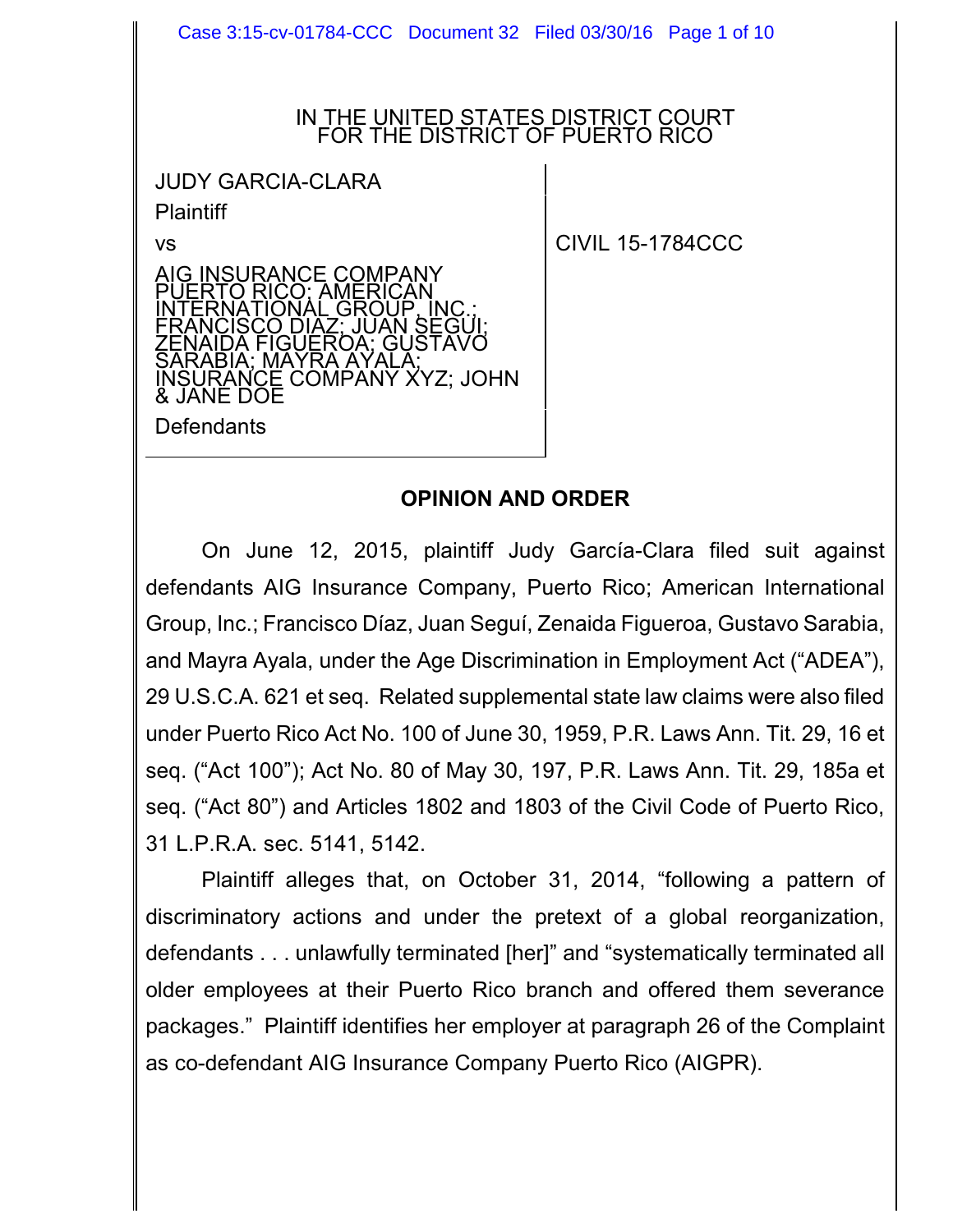Before the Court now is defendants' Motion to Compel Arbitration filed on August 10, 2015 (**D.E. 13**), plaintiff's opposition (D.E. **19**), and defendants' reply (D.E. **22**). Defendants invoke the dispute resolution program, called the "AIG Employment Dispute Resolution ("EDR") program. Section 3A of that program reads:

This Program applies to and binds the Company, each Employee who is in the employment of the Company who did not decline coverage during the applicable opt out period, who commences employment or makes application for employment with this Company on or any time after the Effective Date of this Program, and the heirs, benéficiaries and assigns of any such persons.

Section 4A mandates that "[a]ll disputes not otherwise settled by the Parties shall be finally and conclusively resolved through arbitration under the Program, which provides the exclusive, final and binding method by which Disputes are resolved."

As a preliminary matter, the Court notes that arbitration of claims under the ADEA are not precluded by the Act. Although not all statutory claims are appropriate for arbitration, "having made the bargain to arbitrate, the party should be held to it unless Congress itself has evinced an intention to preclude a waiver of judicial remedies for the statutory rights at issue." Mitsubishi Motors Corp. v. Soler Chrysler-Plymouth, Inc., 473 U.S. 614, 628 (1985). As relevant to this case, the Supreme Court has conclusively held that Congress did not intend to preclude arbitration when it enacted the ADEA. Gilmer v. Interstate/Johnson Lane Corp., 500 U.S. 20, 35 (1991).

The standard governing a petition to compel arbitration is well established. Where there is an agreement to arbitrate, the FAA reflects a strong federal policy favoring arbitration. HIM Portland, LLC v. DeVito Builders, Inc., 317 F.3d 41, 43 (1st Cir. 2003). Federal law mandates rigorous enforcement of agreements to arbitrate, Perry v. Thomas, 482 U.S. 483,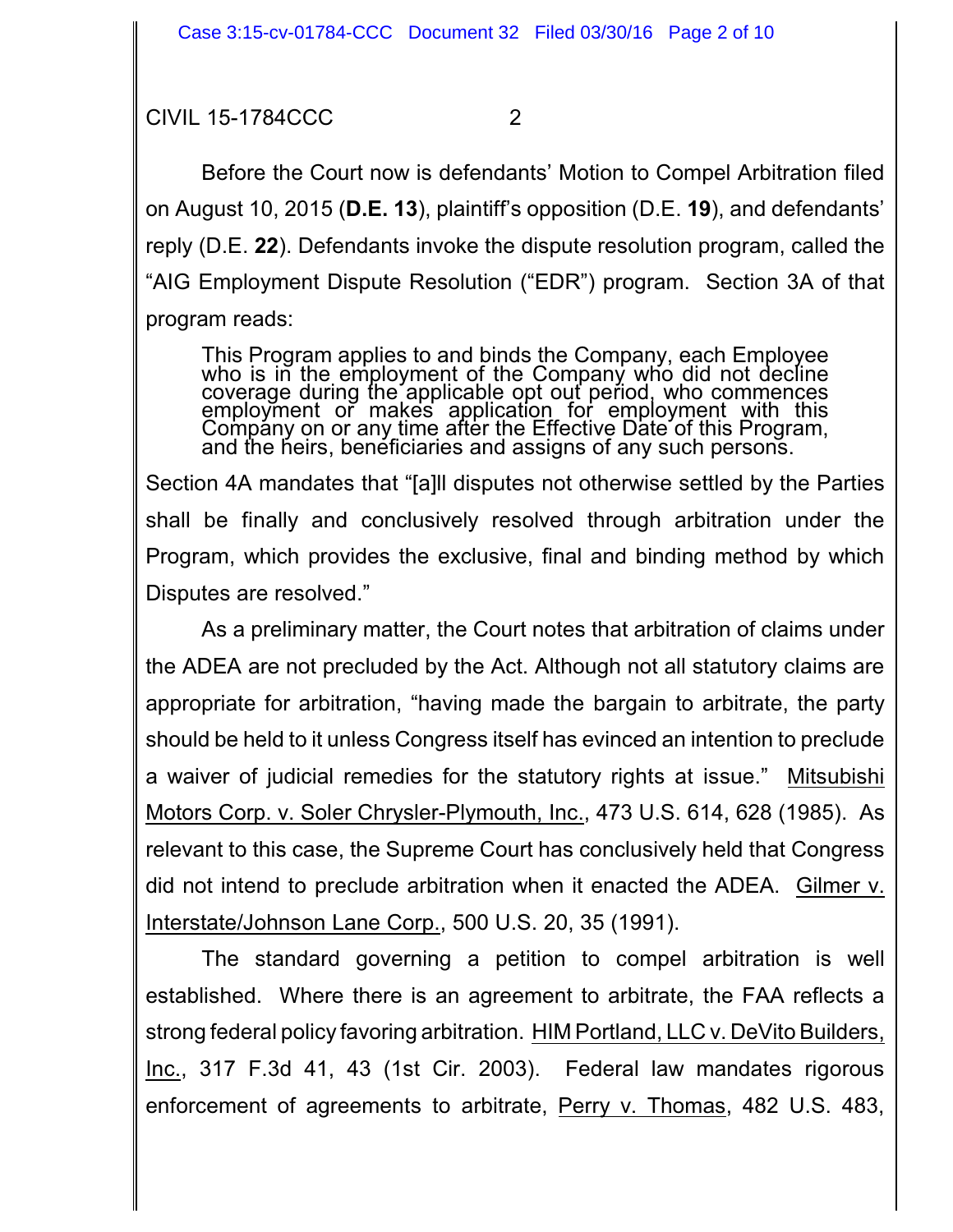490 (1987). The Federal Arbitration Act "creates a body of federal substantive law establishing and regulating the duty to honor an agreement to arbitrate." Moses H. Cone Mem'l Hosp. v. Mercury Constr. Corp., 460 U.S. 1, 25, n. 32, 103 S.Ct. 927, at 942, n. 32 (1983).

Arbitration is a matter of contract law and a party can only be made to submit to arbitration those disputes which he has agreed so to submit. Painewebber Inc. v. Elahi, 87 F.3d 589, 594 (1st Cir. 1996) (citing AT&T Technologies, Inc. v. Communications Workers of Am., 475 U.S. 643, 106 S.Ct. 1415, 89 L.Ed. 2d 648 (1986)). The question of arbitrability—whether the parties agreed to arbitrate a particular dispute—is an issue for judicial determination. Id. at 649, 106 S.Ct. at 1418–1419. "Unless the parties clearly and unmistakably provide otherwise, the question of whether the parties agreed to arbitrate is to be decided by the court, not the arbitrator." Id.

A party to an arbitration agreement aggrieved by the other party's refusal to comply with the provisions of such agreement may request that the Court compel arbitration. See 9 U.S.C.A. Section 3. In order to obtain an order compelling arbitration the party seeking such relief must establish the following four elements: "[(1)] that a valid agreement to arbitrate exists, [(2)] that the movant is entitled to invoke the arbitration clause, [(3)] that the other party is bound by that clause, and [(4)] that the claim asserted comes within the clause's scope." Intergen N.V. v. Grina, 344 F.3d 134, 142 (1st Cir. 2003).

Defendants aver that defendant AIG sent out an initial email on April 29, 2013, that gave notice to plaintiff of the new EDR program and advised her of "the opportunity to elect to opt out." They also observe that the email "clearly expressed that if the employee did not opt out by the June 30, 2013 deadline,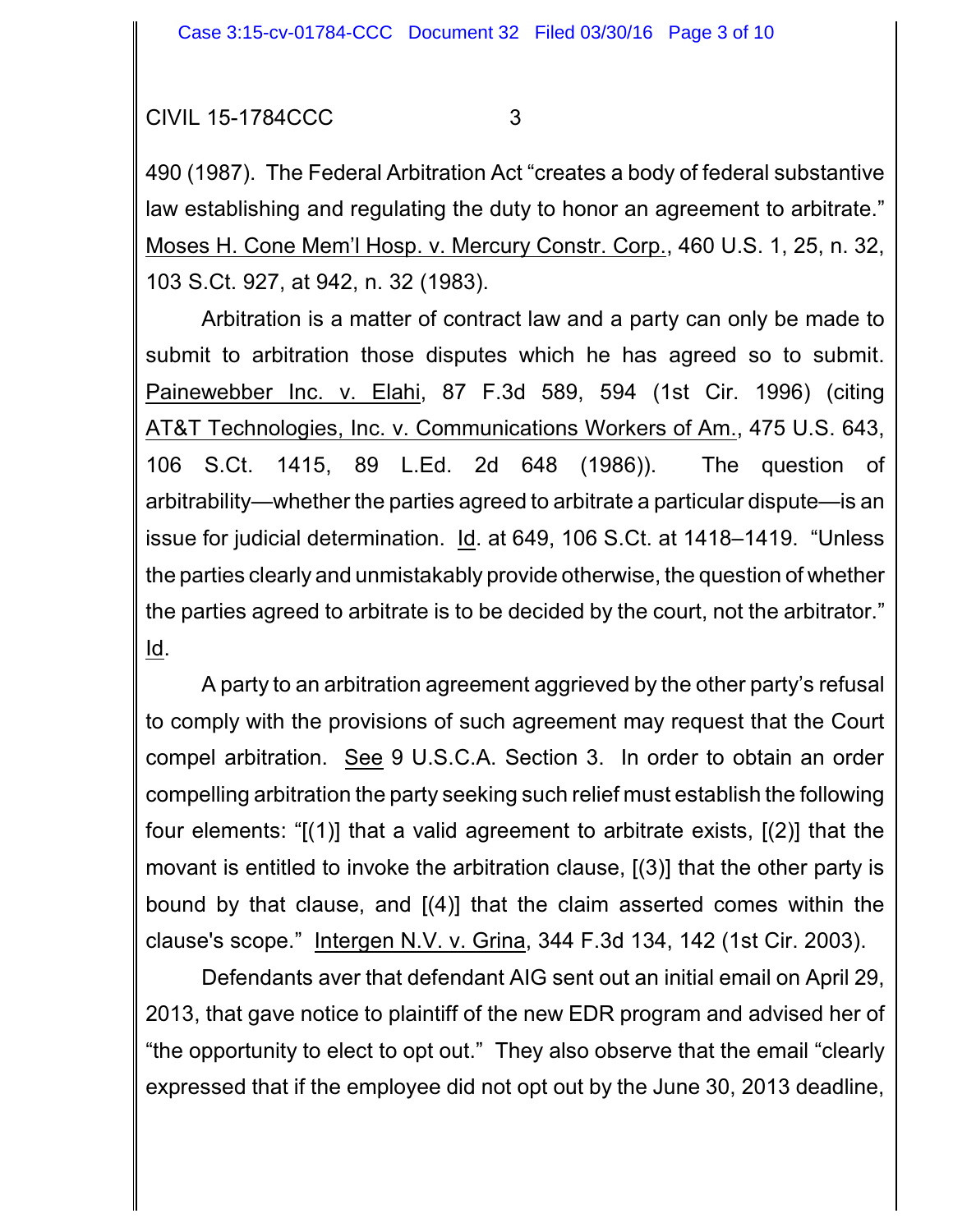he/she would be included in the EDR program effective July 1, 2013." (D.E. 13, p. 3). Defendants further assert that on June 5, 2013, defendant AIG sent another email to plaintiff, a reminder email, advising her of the need to complete a training on EDR, and reminding her of the opt-out deadline of June 30, 2013. Id. Finally, that on September 19, 2013, she received an email confirming her enrollment in the program, and that she is shown as having completed the EDR training in a master report generated on December 16, 2013.

Defendant AIG's first email reads, in full, as follows:

Dear Colleagues:

AIG is committed to maintaining a professional, discrimination-free environment where individuals are treated with dignity and respect, so we can all work together comfortably and productively. Our U.S. Employee Handbook describes how AIG maintains a fair process for employees to present and resolve complaints or concerns concerning work-related issues. Today, I am pleased to introduce you to expanded options of this process through the AIG Employment Dispute Resolution Program (EDR). Please visit Life & Career and Talent Connection\* for further information about the AIG Employment Dispute Resolution Program, including the Program brochure and plan documents.

You have the option to decline participation in EDR. To exercise that option, you must complete the training module on Talent Connection\* then select the option "Decline to Participate" and submit no later than midnight Central Time on June 30, 2013.\*\* If you do not opt out, you will be included in the EDR program effective July 1, 2013.

I hope that none of our employees have a disagreement with the company concerning work-related issues. If you do however, the AIG Employment Dispute Resolution Program provides employees a fair, efficient and less costly way to resolve those differences.

Defendant AIG's second or reminder email reads, in full, as follows:

Dear Colleagues,

AIG is committed to maintaining a professional, discrimination-free environment where individuals are treated with dignity and respect, so we can all work together comfortably and productively. In this spirit, the company is making the AIG Employment Dispute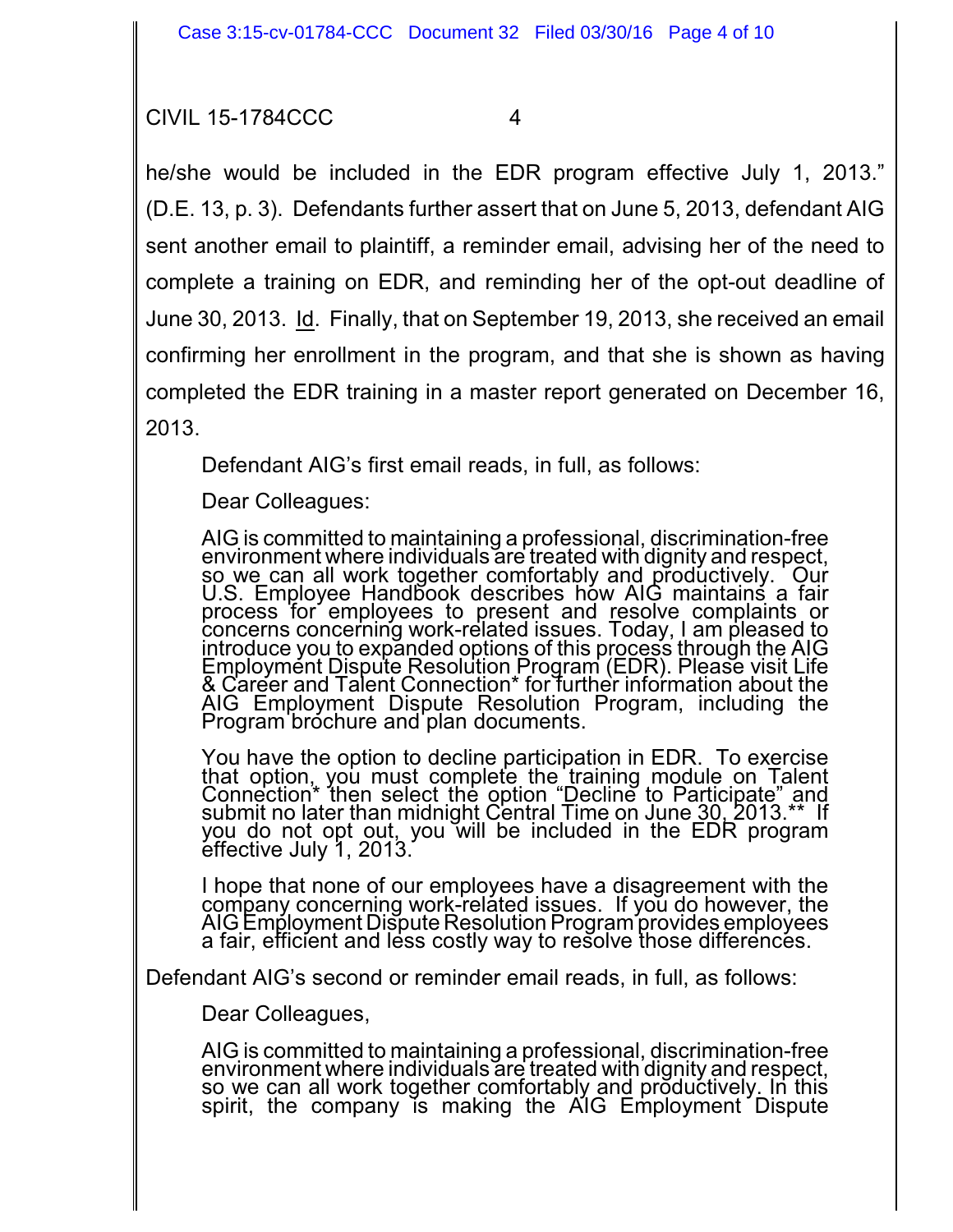Resolution Program available to employees. If you have reviewed the EDR materials already, you are aware of the benefits the program offers to you. If you have not reviewed the materials yet, please watch my video for an overview, then click on the following links.

- Review the training module on Talent Connection\* You will need to access the training by June 30, 2013, midnight Central Time if yo<u>u wish</u> to exercise your option to decline to participate in the EDR Program.
- Read the materials on Life & Career,\* including the AIG Employee Dispute Resolution Program brochure and plan documents.

We strive to ensure that our employees are heard and that work-related issues are addressed promptly. However, in those instances where an employee has a disagreement with the company regarding a workplace issue, the AIG Employment Dispute Resolution Program provides a fair and efficient way to resolve those differences.

The Court must determine as a matter essential to defendant's Motion to Compel Arbitration whether the employee was given explicit notice that all employment disputes including employment discrimination claims were subject to arbitration. Defendant offers the declaration under penalty of perjury of Richard Joers ("Joers") (Exhibit 1 to Motion to Compel). Joers was the head of Employee Relations Americas for AIG. In his role as such, Joers oversaw the implementation of AIG's EDR program in 2013, including the communications that were sent to employees and trainings given to employees regarding the EDR program. Joers also reviewed and approved the EDR program content that was periodically posted for employees on AIG's intranet website. Joers affirms that on April 29, 2013 AIG sent out an initial notification via email to all active eligible employees regarding the EDR program. That email is included as an exhibit, as is a redacted list of recipients, including plaintiff's email address. Plaintiff does not dispute that the listed email is hers. Also affirmed by Joers and included as an exhibit is yet another email sent to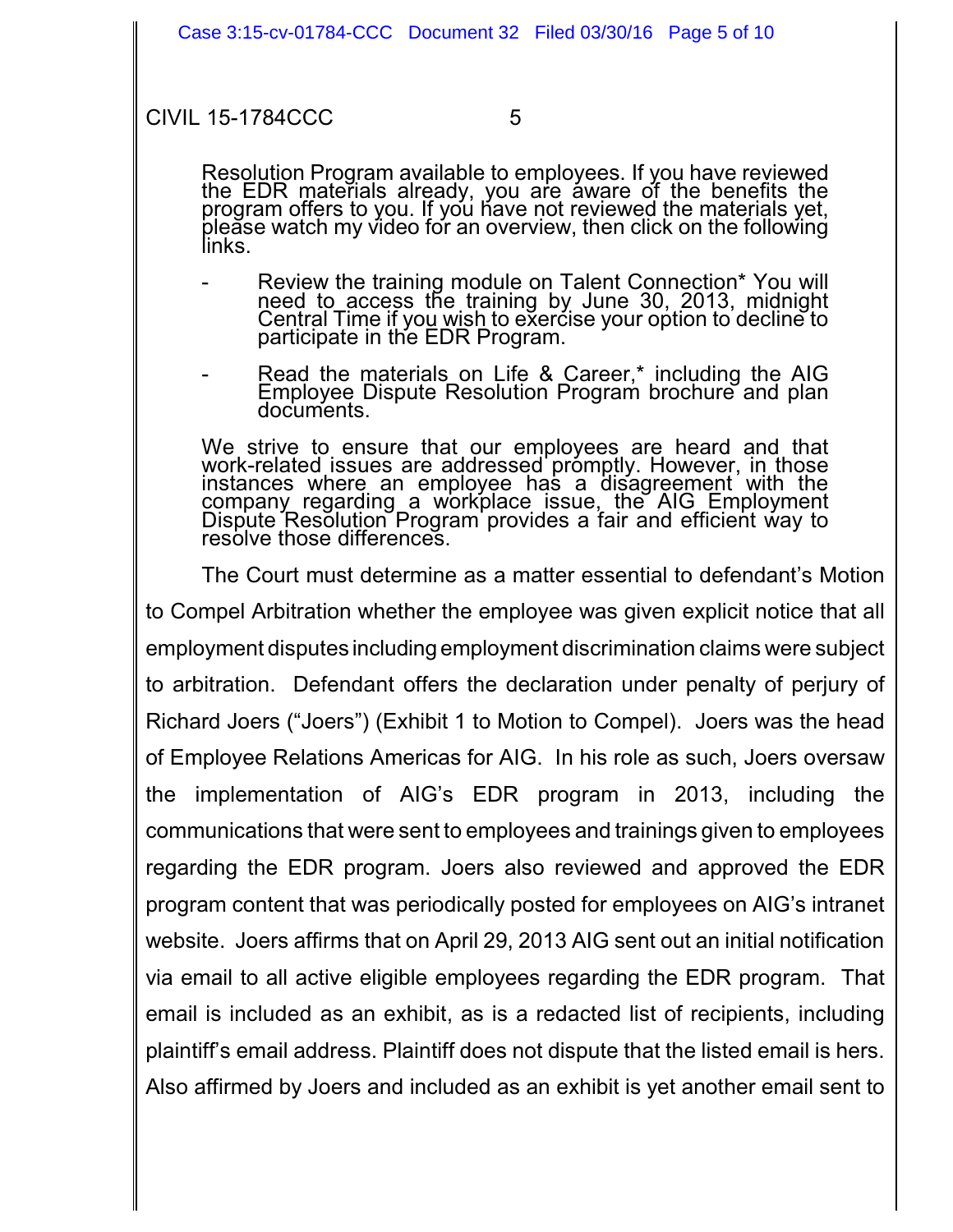employees who had received the initial email and had not yet completed the EDR training. This email advised them of the training requirement and the opt-out deadline of June 30, 2013. Finally, Joers affirms and includes a list of employees who completed the EDR training as of December 16, 2013, and plaintiff's name appears on that list.

Joers affirms in his affidavit that these communications were explicit in their coverage of the information pertinent to the Court's determination regarding plaintiff's awareness of the EDR Program. Joers' affidavit ends with the following statement: "I certify that the foregoing statements made by me are true. I am aware that if any of the foregoing statements made by me are willfully false, I am subject to punishment."

Plaintiff responds by objecting to portions of Joers' affidavit as containing hearsay, and by arguing that his affidavit contained conclusory statements and failed to establish personal knowledge. The Court overrules these objections. Joers was the head of Employee Relations America for AIG, and thus would have working knowledge of the program. He was also directly involved in the implementation, administration, and content development for the program. Furthermore, the witness need not be the person who actually prepared the record. Fed. R. Evid. 803(6) (the "business records exception") specifically provides that the requirements of the Rule be demonstrated by testimony of the custodian or other qualified witness, unless the source of information or the method of circumstances of preparation indicate lack of trustworthiness. United States v. Grossman, 614 F.2d 295, 297 (1st Cir. 1980). Plaintiff never even submitted her own affidavit or any evidence that she did not receive notification of the EDR Program. Nor did she deny that she received training regarding the EDR Program. Plaintiff never contested the authenticity of the emails, nor did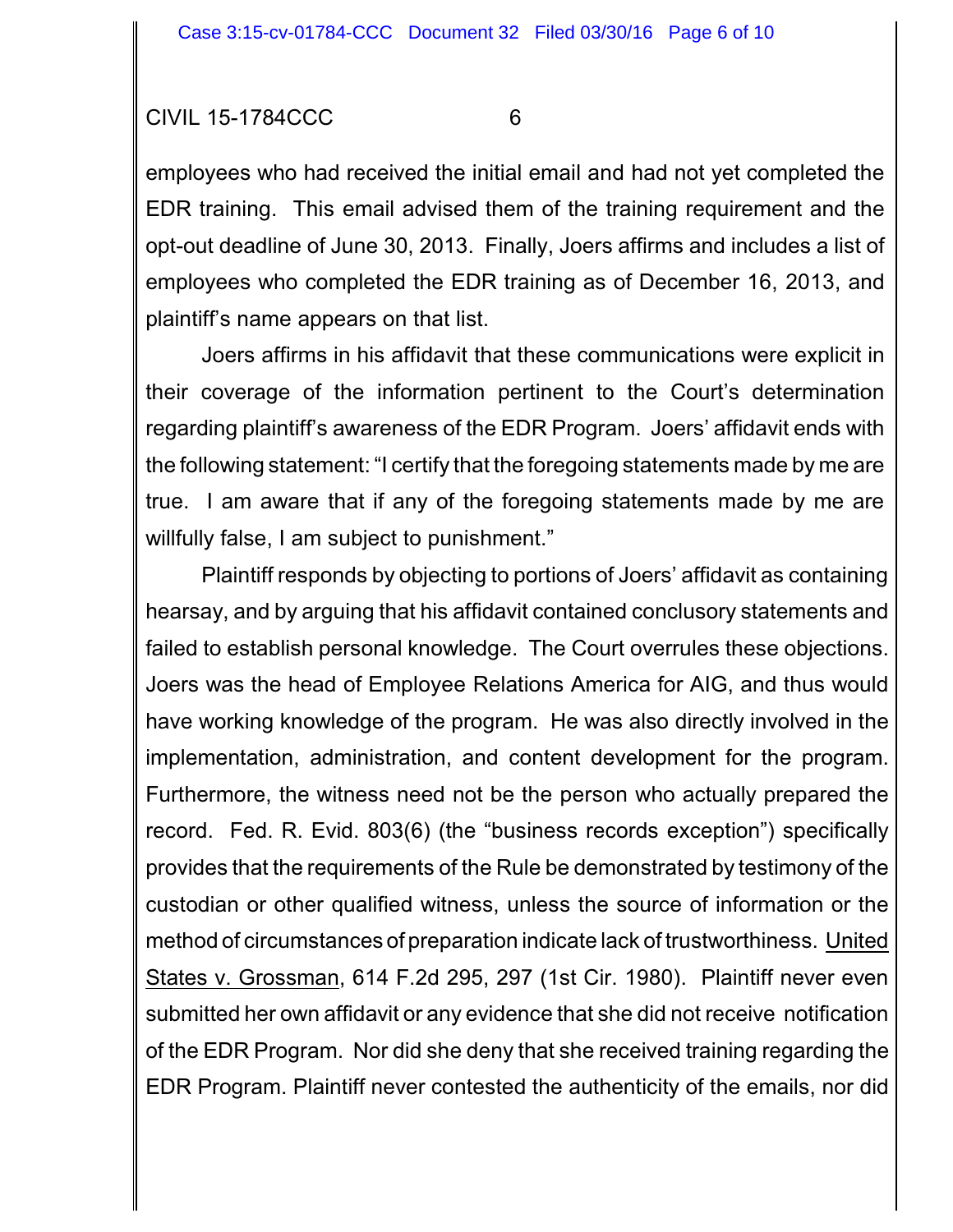she claim that they were not sent to her email address, nor did she deny that the email address in defendants' exhibits was hers.

Both emails, the initial one dated April 29, 2013 and the reminder of June 5, 2013, expressly advised the employees of the existence of the AIG Employment Dispute Resolution Program (EDR) and instructed them specifically to visit "Life & Career" and "Talent Connection" for information about the AIG Employee Dispute Resolution Program, including the program brochure and plan documents. The EDR materials were readily available to plaintiff and other employees to review. They were given a period of 60 days to decide whether to decline to participate in the EDR program. Exhibit 1H of D.E. 13 is the AIG EDR Program that was open to employees, to either join or reject, after reviewing its provisions. The Program description includes a section on "Definitions." Among them the term "Dispute" is defined as follows:

- E. "Dispute" means any legal or equitable claim, demand or controversy, in tort, in contract, under statute, or alleging violation of any legal obligation, (i) between the Company and an Employee or any other person bound to resolve disputes under this Program; (ii) between Employees if in any way related to their employment with the Company; and (iii) asserted against a Third Party Beneficiary which relates to, arises from, concerns or involves in any way:
	- 1. the Program, the Description, or the Rules;
	- 2. the employment, reemployment, or application for employment of an Employee, including the terms, conditions, or termination of such employment and events that may occur after any such termination of employment;
	- 3. Non-ERISA covered employee benefits or incidents of employment with the Company;
	- 4. **anyother matterrelated to the relationship between an Employee and the Company including, byway of example and without limitation, all claims or disputes arising out of the interpretation or enforcement of any duties, rights, or obligations of the Parties set forth in any employment agreement,**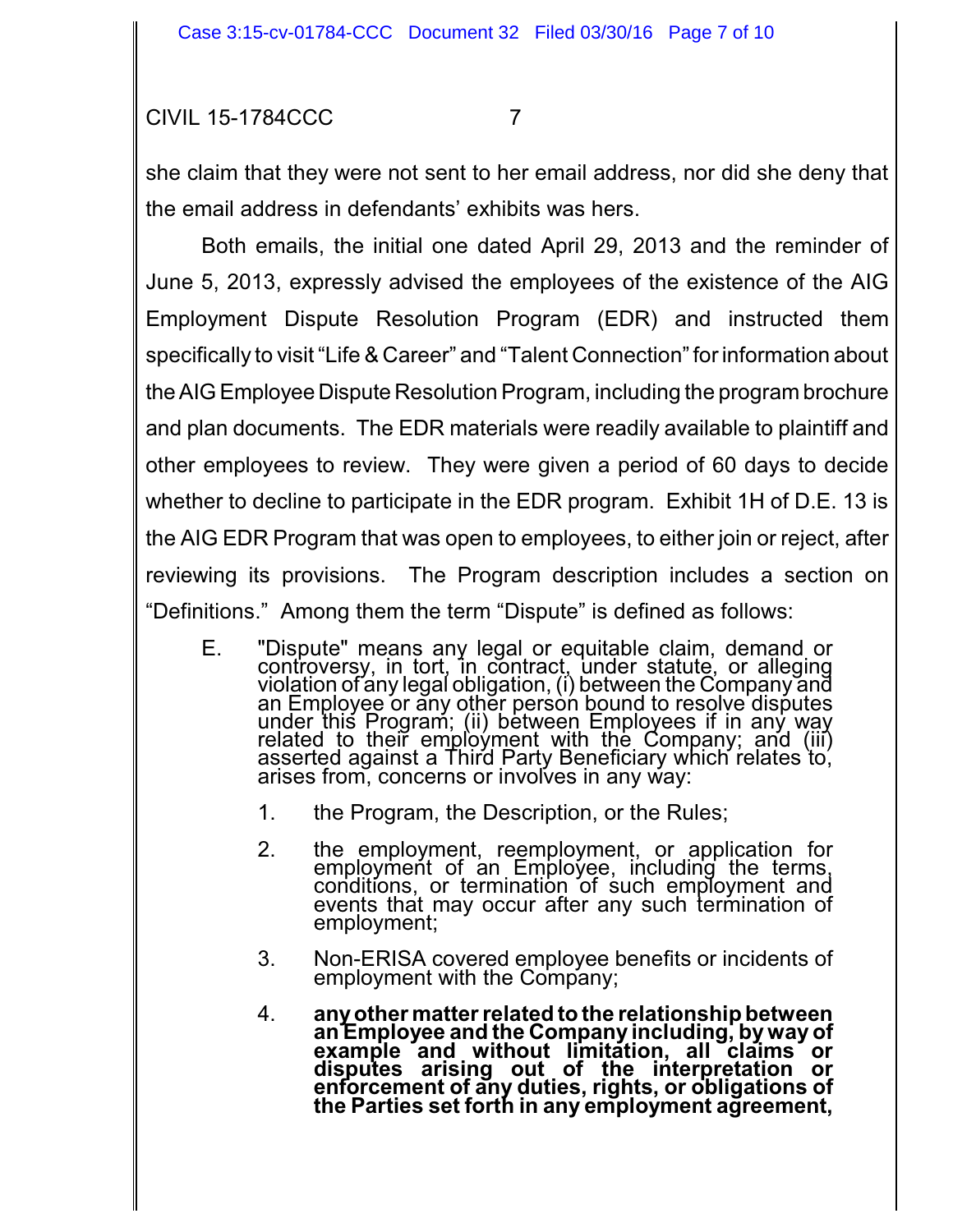**all claims amounting to a common law tort, and all claims under any federal, state, or local human rights or employment rights statutes and regulations or wage and hour statutes and regulations, including, but not limited to Title VII of the 1964 Civil Rights Act, the Age Discrimination in Employment Act of 1967, the Rehabilitation Act of 1973, the Americans with Disabilities Act, the Family and Medical Leave Act, Title 42 U.S.C. Section 1981, the Civil Rights Act of 1991, the Fair Labor Standards Act, and any similar state or local statute or regulation, or any state or local retaliatory discharge statute or regulation, whether the basis for the dispute arises at the time of application for employment, during employment or as a consequence of the termination of employment or as a consequence of the Company's attempt to enforce an employment agreement provision after termination of employment**;

- 5. any prior resolution or settlement of a Dispute between Parties subject to the Program; and
- 6. any personal injury or death allegedly incurred in or about a Company workplace or on Company time (other than those that are compensable under applicable workers' compensation laws).

Emphasis ours.

This definition of "dispute" included in the AIG EDR program gives clear notice that arbitration was required as to "all claims or disputes arising out of the interpretation or enforcement of any duties, rights, or obligations of the Parties set forth in any employment agreement, all claims amounting to a common law tort, and all claims under any federal, state, or local human rights or employment rights statutes and regulations or wage and hour statutes and regulations, including, but not limited to Title VII of the 1964 Civil Rights Act, the Age Discrimination in Employment Act of 1967, the Rehabilitation Act of 1973, the Americans with Disabilities Act, the Family and Medical Leave Act, Title 42 U.S.C. Section 1981, the Civil Rights Act of 1991, the Fair Labor Standards Act,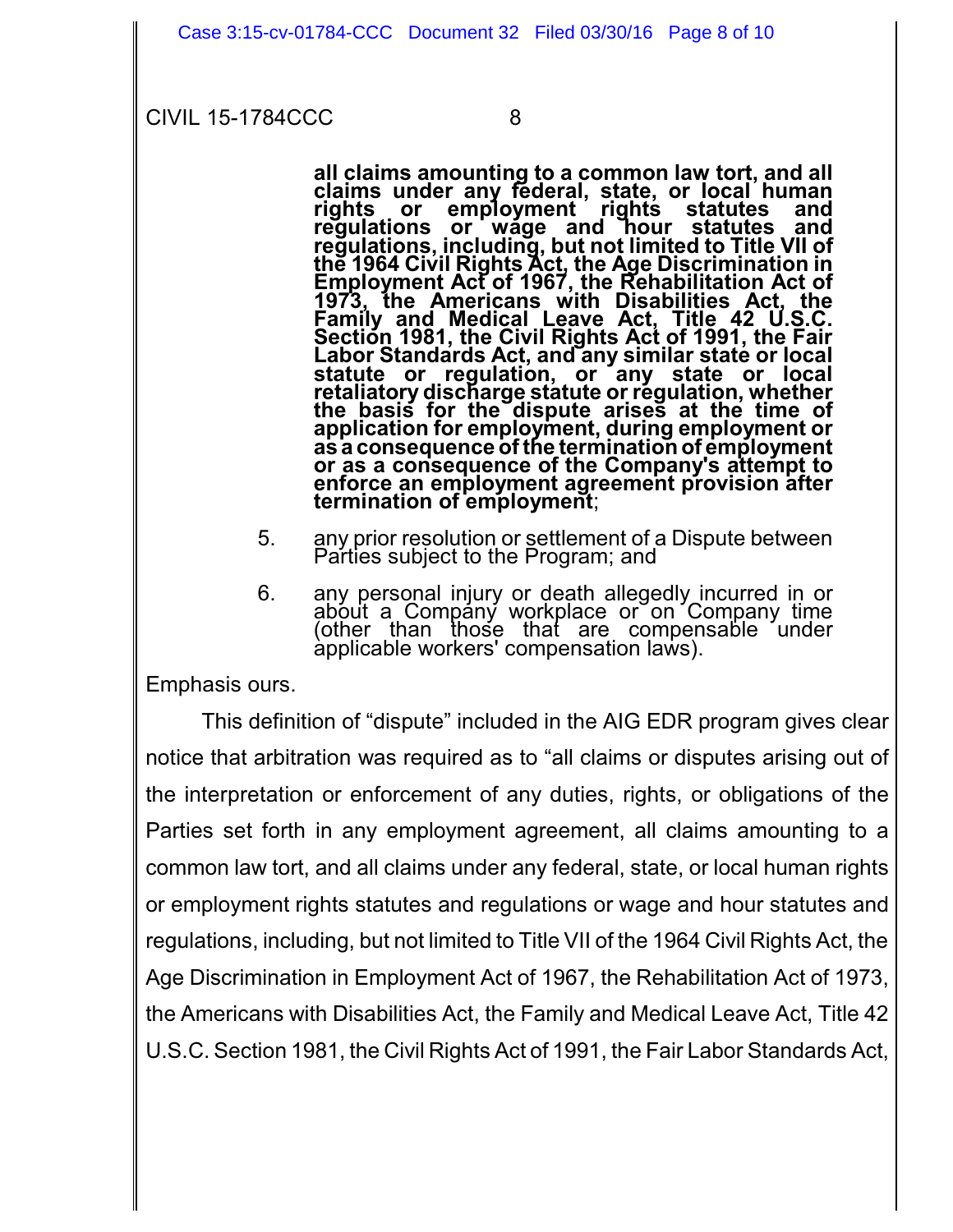and any similar state or local statute or regulation, or any state or local retaliatory discharge statute or regulation . . ."

We, therefore, find that plaintiff García-Clara knew of the existence of the EDR Program and also knew or should have known its contents for she was given actual notice of this program and had ready access to the Program itself. The Program's definition of "dispute" explicitly provided for arbitration of all claims and disputes arising out of the interpretation and enforcement of any employment agreement and gave her, as stated earlier, explicit notice that ADEA claims such as hers were subject to arbitration under the AIG EDR Program. As a matter of fact, the Program also gave her clear notice that all claims, both federal and state, under any employment rights statutes were subject to arbitration.

This case is different from Rosenberg v. Merrill Lynch, 170 F.3d 1 (1st Cir. 1999). In Rosenberg, there was no evidence that Merrill Lynch had even provided plaintiff at any time with information which placed her on notice that any controversies arising out of her employment or termination required arbitration. The opposite has been shown in this case. The AIG EDR Program was a document made known to the plaintiff by her employer through emails received by her and the Program's provisions were readily available for her to review. During a period of 60 days after it was made available she could decide whether or not to participate in the EDR Program. She was expressly provided notice of the range of the claims that were subject to arbitration under the EDR Program. It was a broad spectrum of claims for, under the Program's definition of "dispute," arbitration covered "all claims or disputes arising out of the interpretation or enforcement of any duties, rights, or obligations of the Parties set forth in any employment agreement, all claims amounting to a common law